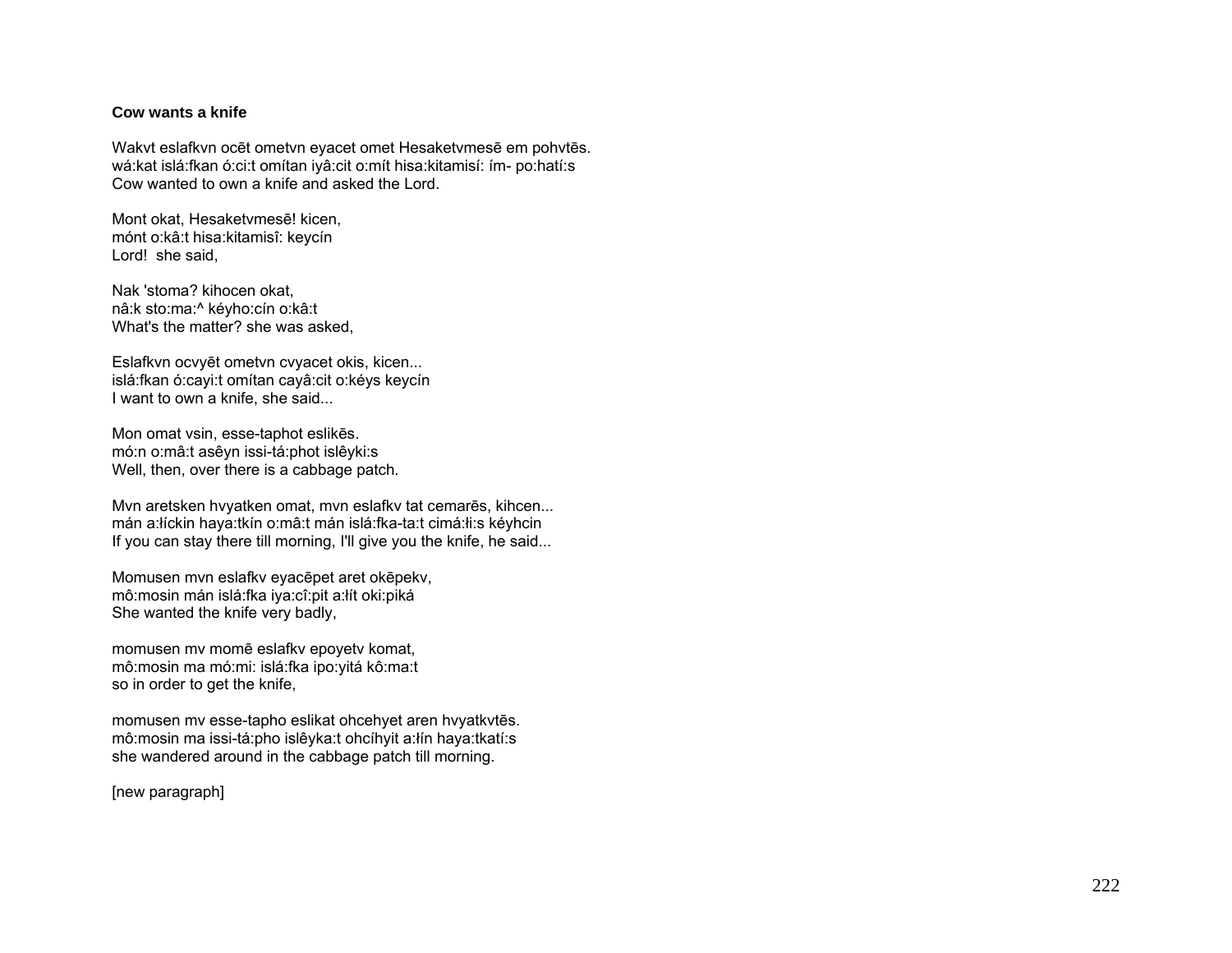Momat mv esse-tapho ocēn mv wakv ohcēyet omvtētat mo:mâ:t ma issi-tá:pho ó:ci:n ma wá:ka ohcî:yit ô:mati:ta:t When the cow went into the cabbage patch, there had been cabbage,

my esse-tapho ocytē omylkyn lokēpet my nerē hymkusat... ma issi-tá:pho ó:cati: omàl<sup>n</sup>kan lokî:pit ma niłí: hă<sup>n</sup>mkosa:t but in just one night she ate up all the cabbage that was there...

Ohhvyatken mv wakv ervlaket omen moman hvtvm, ohhayâ:tkin ma wá:ka iłalâ:kit o:mín mo:mâ:n hatâm The cow returned when morning came and said,

Hymkusēn sicvyēt ont omeky, mvo sulken kayvyē tayet ometvn cvyac hámkosi:n seycayí:t ônt o:miká maó sŏl<sup>n</sup>ki:n ka:yayí: tâ:yit omítan cayâ:c I give birth to only one calf and I want to have many,

makē 'svpaket ont mvn esse-tapho ohpiket omhoyvtēs. ma:kí: 'sapâ:kit ónt mán issi-tá:pho ohpêykit ómho:yatí:s and this added request was the reason she had been put in the cabbage patch.

Mont omen mvn eskerretv komat okhoyet omat mónt o:mín mán iskiłłitá kô:ma:t ókho:yít o:mâ:t This had been a test,

mvn kerrekot mv esse-tapho omvlkvn lokēpet omen okatet, mán kíłłikot ma issi-tá:pho omălnkan lokî:pit o:mín o:kâ:tit but she didn't know that and had eaten all the cabbage, so she was told,

Eslafkvo ocekot mont wakuce hvmkusēn sicēt ometskvrēs. islá:fkaó ó:cíkot mónt wa:kocí hámkosi:n seycí:t omíckáłi:s You will not have a knife and will give birth to only one calf.

Su lkēn sicēt ometvn ceyaceto 'stomis, sol<sup>n</sup>ki:n seycí:t omítan ciyâ:cito stô:meys You want to have many calves,

cenvrke rohhvtvlaket omekis tayēpēs. cináłki łohhatalâ:kit omíkeys ta:yî:pi:s but your stomach doesn't need to be larger, it's large enough.